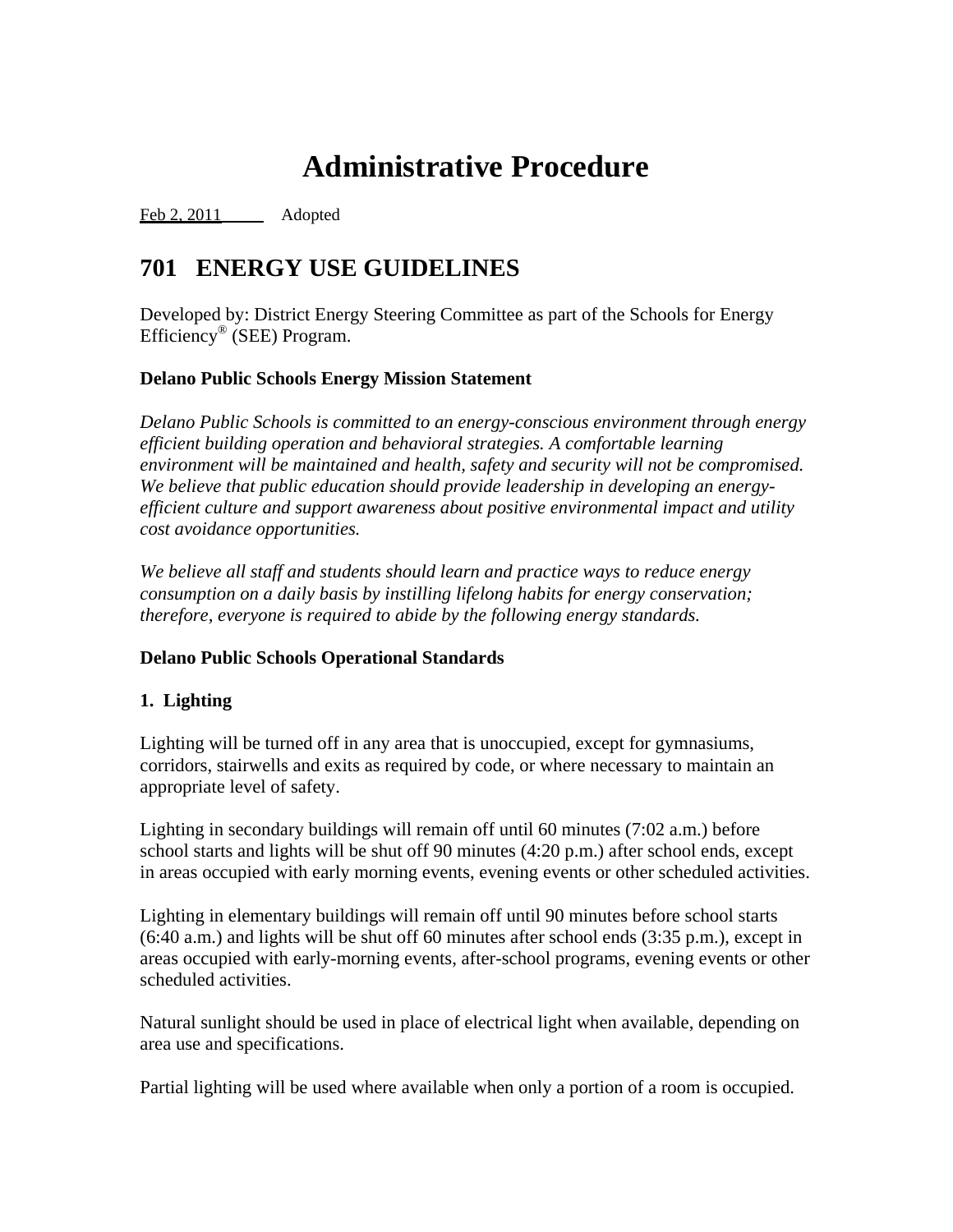Lighting levels will be maintained in accordance with the Illuminating Engineering Society (IES) of North America standards:

| <b>Task area</b>                | Foot-candles* |
|---------------------------------|---------------|
| Corridors, stairways, restrooms | $10 - 20$     |
| Storage rooms                   | $10 - 50$     |
| Conference rooms                | $20 - 50$     |
| General offices                 | $30 - 50$     |
| Classrooms                      | $30 - 50$     |
| Cafeterias                      | $30 - 50$     |
| Gymnasiums                      | $30 - 50$     |
| Parking areas (uncovered)       | $1 - 2$       |
|                                 |               |

\*A measure of light intensity on a surface being illuminated. Defined as one lumen of light per one square foot of surface area.

IES lighting standards will be assessed and maintained through de-lamping and will be a consideration for remodeling and new construction projects.

Gym lights will be turned off if the area will be unoccupied for a period in excess of 30 minutes for gymnasiums with high intensity discharge (HID) lights and five minutes for incandescent or fluorescent lights. When physical education classes are held outside, gym lighting will be limited to minimal walk-through lighting.

Night custodians should turn lights on only in the area in which they are currently working.

#### **2. Temperature control**

On regular school days, temperatures will be maintained for the entire building 30 minutes before the start of school until 30 minutes after dismissal. Special consideration will be given to certain preschool and special education classrooms when appropriate.

| <b>Areas</b>                | <b>Heating Season</b> | <b>Cooling Season</b> |
|-----------------------------|-----------------------|-----------------------|
| Classrooms (grades $K-12$ ) | 68-70 F               | $73-75$ F             |
| Gymnasiums and locker rooms | 65-70 F               |                       |
| <b>Offices</b>              | 68-70 F               | 75-77 F               |
| Shop rooms                  | $65-70$ F             | 76-78 F               |
| Halls                       | 65-70 F               |                       |
| Kitchens and cafeterias     | 65-70 F               | 76-78 F               |

(Temperatures are measured four feet above floor level in the center of the room.)

Network and server equipment rooms should be kept at a maximum temperature of 72 F 24 hours a day, 365 days a year.

Night setback temperatures should be 10F lower than occupied times for all areas without scheduled events.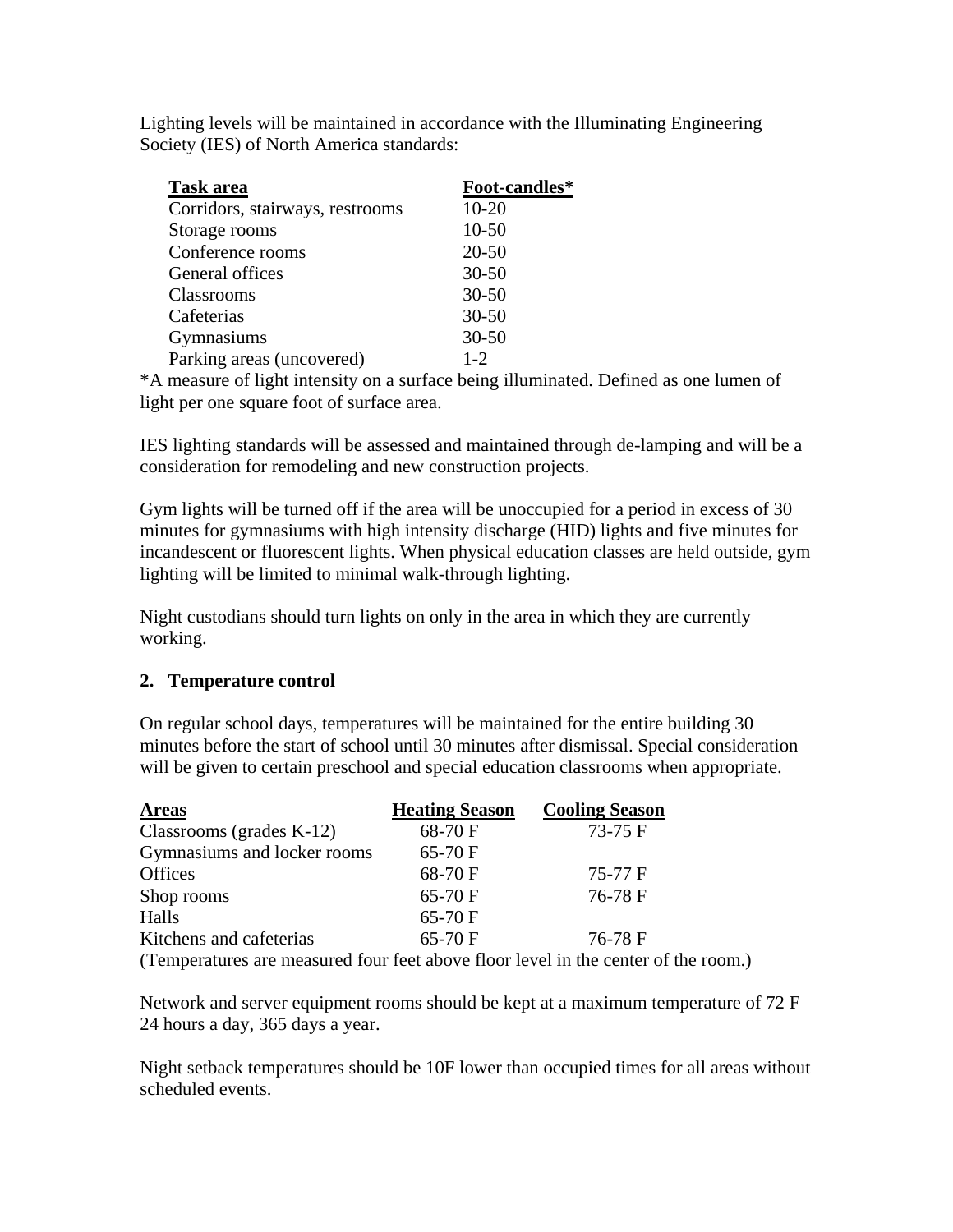Staff and students are encouraged to dress appropriately for the season.

Main boilers will remain off after the heating season, with the exception of buildings with pools.

Windows should be kept closed during the heating season and when air-conditioning units are in operation.

After school hours, all classroom and office windows will be closed, and blinds and shades will be drawn.

Doors should be closed in unoccupied areas and classrooms to maintain room temperatures.

Exterior doors and inner vestibule doors shall not be blocked open unless there is a delivery in process.

# **3. Ventilation**

All vents will be unobstructed to maintain proper airflow and function of the equipment.

Ventilation systems will be controlled to maintain the correct amount of air based on occupancy. Special attention will be paid to gymnasiums because they are designed for full capacity, but rarely are fully occupied.

#### **4. Scheduling**

Early morning events, evening events or other scheduled activities will be concentrated to the minimal number of rooms or wings within a building.

Large areas such as auditoriums and gymnasiums should not be used for small groups unless necessary. Use of these areas will be coordinated with the maintenance staff to reduce energy use during unoccupied times.

#### **5. Computers and other electrical equipment**

Computers will be set with a 10-minute sleep-mode. Tech will direct staff on how to set sleep mode.

Computers and monitors will be shutdown at the end of the day.

Computer monitors should be shut off when not in use.

Electronics should be shut off at night including, speakers, boom boxes, etc.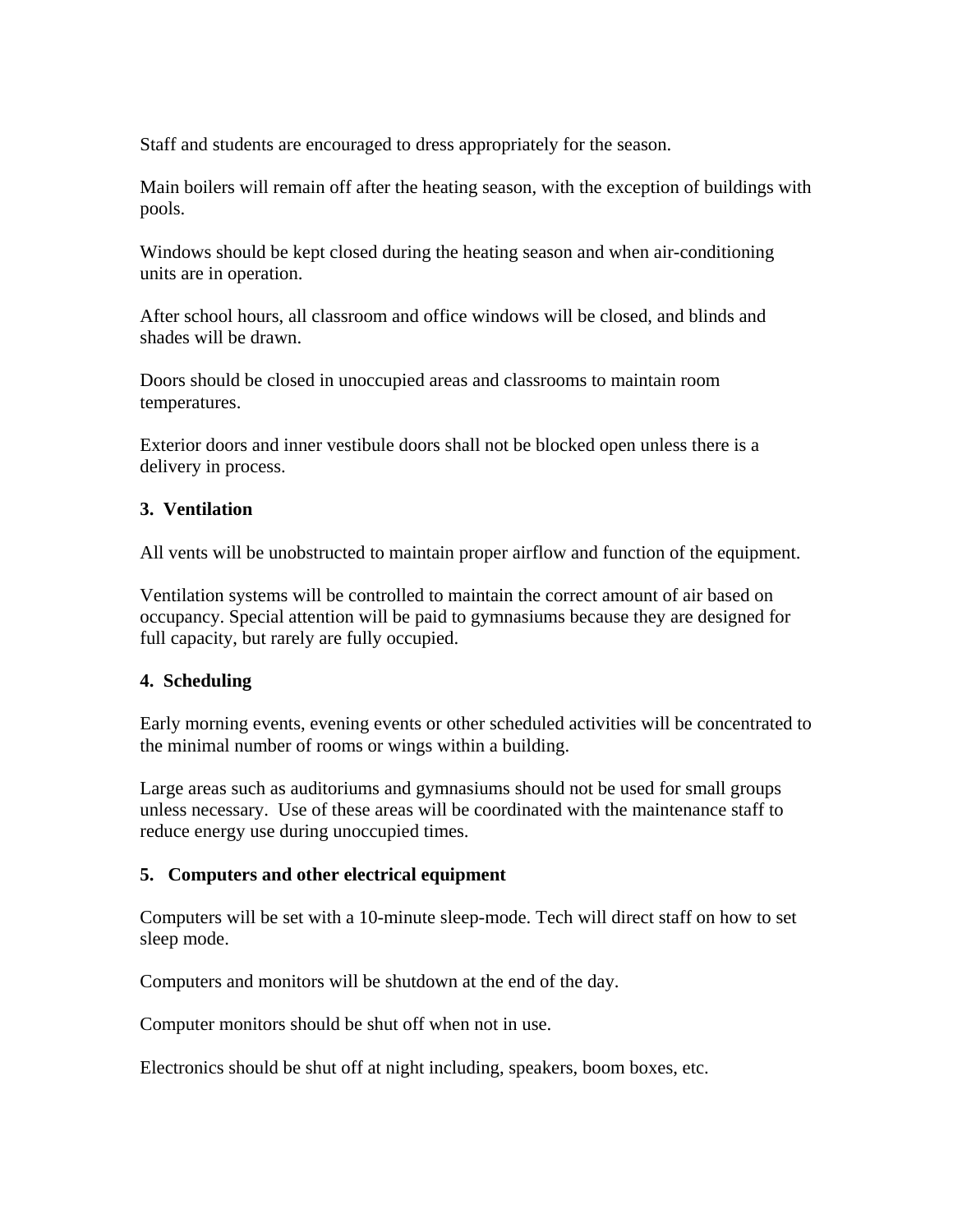Power management features will be activated on all office equipment (printers, copiers, for example) for those with the capability.

Office equipment will be shut down nightly.

Electronics and office equipment, with the exception of computers, should be unplugged during the summer.

Personal beverage makers, warmers and space heaters are restricted from school district facilities, unless authorized by facility operations.

Refrigerators in the staff lounge and science areas will be emptied and unplugged during the summer, unless in use for summer programs.

Vending machines (soda, juice, water) not in use will be unplugged during the summer.

Vending machines will be de-lamped.

# **6. Kitchens**

Appliance and equipment "on" times will be as close as possible to the actual use.

Ventilation fans should be used in conjunction with equipment use.

Refrigerator and freezer doors should remain closed as often as possible.

Unused kitchen equipment will be unplugged during the summer.

Freezers will be consolidated during the summer.

Upright freezers and walk-in coolers will be emptied, propped open and unplugged during the summer.

# **7. Swimming pools**

Swimming pool temperatures will be set at no higher than  $82 F - 83 F$  for standard use and  $84 F - 85 F$  for therapeutic use. Air temperature in swimming pool areas will be set 2 F above pool temperature.

# **8. Peak control energy days (if applicable)**

All staff and students will comply with energy reduction procedures during peak control energy days. Energy reduction levels will be met in order to fulfill contractual agreements with utility companies.